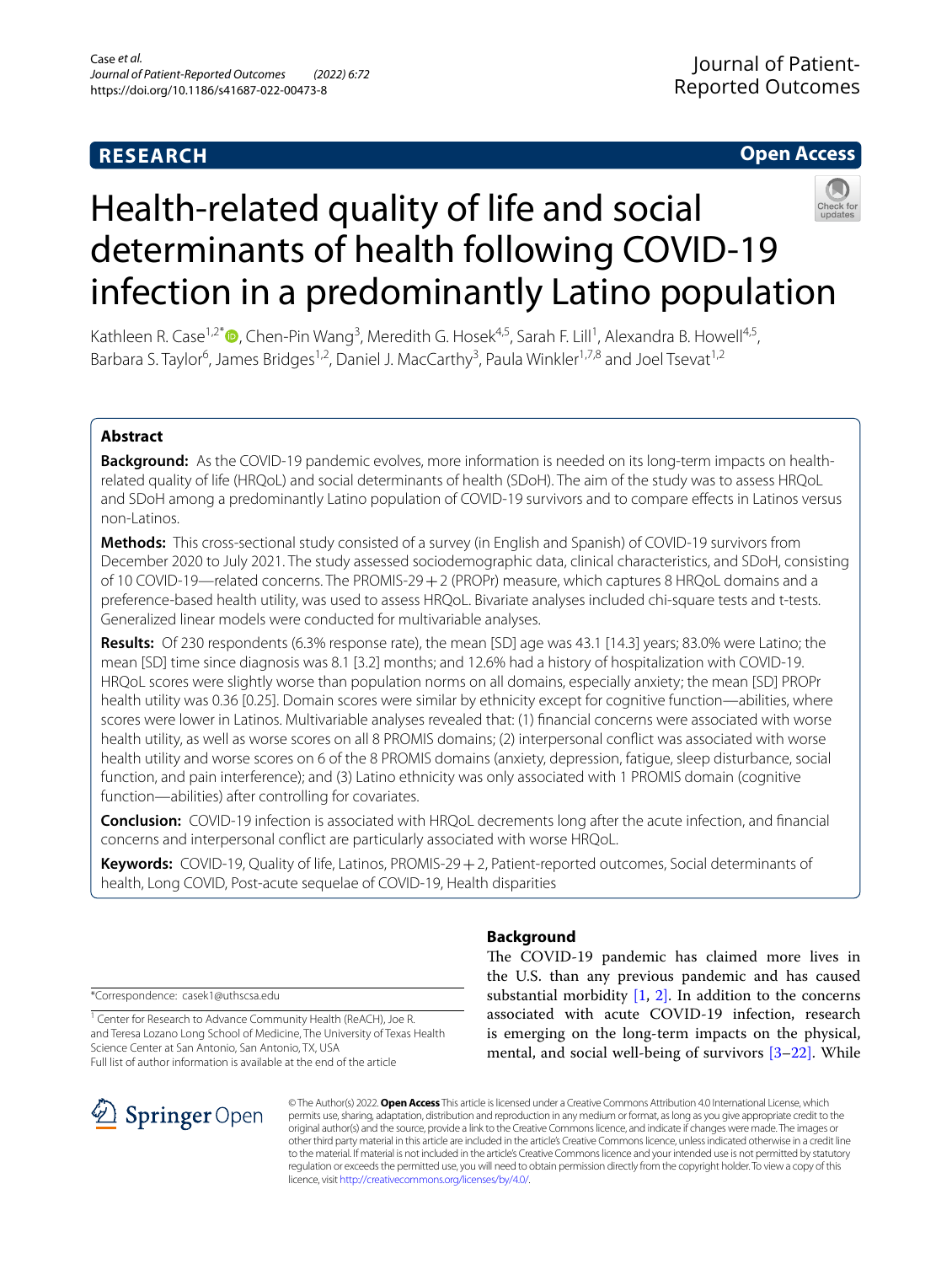previous research indicates that COVID-19 survivors experience lingering symptoms adversely afecting physical and mental health, cognitive function, energy/ fatigue, and sleep, thus far, most of the research has been conducted on small, homogenous samples with short follow-up periods, generally 6 or fewer months between diagnosis and assessment [\[11](#page-8-1), [19,](#page-8-2) [23](#page-8-1)[–25\]](#page-8-3). In addition, only a limited number of studies have examined multiple domains of health-related quality of life (HRQoL) in COVID-19 survivors. [\[14,](#page-8-4) [20](#page-8-5), [21,](#page-8-6) [25](#page-8-4)–[27\]](#page-8-7)

Notably, the pandemic has also underscored racial and ethnic disparities, as minority populations have been disproportionately impacted [\[28\]](#page-8-8). Specifcally, Latinos have suffered higher rates of COVID-19 infection, hospitalization, and death as compared with non-Latino whites [\[29](#page-8-9), [30\].](#page-8-10) As of February 2022, Latinos were 1.5 times as likely to have contracted COVID-19, 2.4 times as likely to be hospitalized, and 1.9 times as likely to die from the disease as non-Latino whites [\[29\].](#page-8-9) While disparities in infection and mortality rates among Latinos are well-documented, to date, very little research has examined racial and ethnic diferences in the recovery experience of COVID-19 survivors. [\[26\]](#page-8-11)

The purpose of this study was to investigate the long-term impact of COVID-19 on HRQoL and social determinants of health (SDoH) among a majority Latino population of COVID-19 survivors in Texas, and to compare efects in Latinos versus non-Latinos. We assessed the PROPr health utility score, a preferencebased measure of overall health utility constructed from the PROMIS-29  $+$  2 HRQoL measure. [\[31\]](#page-8-12)

## **Methods**

#### **Study design and participants**

This cross-sectional study consisted of a survey of COVID-19 survivors from metropolitan San Antonio, Texas enrolled in the COVID-19 Infectious Diseases Outpatient Clinic (CIVOC) cohort registry, created in March 2020. All individuals in the registry were diagnosed with COVID-19 by a positive PCR test either as an inpatient or outpatient. Study participants were recruited from the CIVOC registry via postal mail; the mailing included a link to the REDCap survey and instructions for obtaining a paper copy of the survey. Multiple modes of survey administration (electronic and paper) were used to increase the response rate; previous research suggests that mode of survey administration does not impact the reliability or validity of PROMIS scales [\[32\]](#page-8-13). Inclusion criteria included (1) a history of COVID-19 infection diagnosed from March 13, 2020– November 21, 2020; (2) age 18 years or older with validated age, sex, and ethnicity data; (3) reading and writing fuency in English or Spanish; (4) residence in

Bexar County, Texas; and (5) complete and deliverable mail address information. Data were collected from December 2020 to July 2021; participants participated in the survey (English or Spanish) online through REDCap or returned a paper survey. Two mailings were used to recruit participants for the study; the frst occurred in December 2020, the second mailing was sent in April 2021 to those who did not respond to the frst study invitation. Consent was obtained electronically via REDCap or on paper if participants chose to return the survey by mail. Participants were compensated \$20 following completion of the survey. This study was approved by the University of Texas Health Science Center at San Antonio Institutional Review Board (HSC-2020-0765E).

# **Data sources and variables** *HRQoL and SDoH*

To assess HRQoL, we used the 31-item PROMIS-29 $+2$ (PROPr) measure, which addresses 8 health domains: anxiety, depression, fatigue, pain interference, physical function, sleep disturbance, ability to participate in social roles and activities, and cognitive function abilities. Cognitive function—abilities assesses items related to cognitive functioning including memory and concentration  $[33]$ . The PROMIS measures have demonstrated reliability and construct validity in diverse populations [\[34\].](#page-8-15) PROMIS scoring includes calculation of a T-score, which is used to compare sample scores versus the general population (mean=50,  $SD=10$ ). Higher T-scores correspond to higher levels of the construct (for example, greater anxiety, better physical function). In addition, the measure produces a PROPr score, an overall health utility ranging from -0.022 (worst) to 1.0 (best). [\[35\]](#page-8-16)

To assess SDoH, we developed a set of items addressing COVID-19 concerns and needs. The question stem was, "Based on your experience with COVID-19, which of the following are you most worried about over the next several months? (Please select ALL that apply)," and the response options were: (1) ongoing COVIDrelated health impacts; (2) being able to access COVIDrelated healthcare, including vaccines or treatments; (3) having enough money to cover essential expenses (food, housing, bills, etc.); (4) getting or keeping a job; (5) education/schooling for self or others; (6) childcare; (7) caring for sick/aged family members; (8) having a stable place to live; (9) confict within the home or with family members; and (10) other. Variables were created for each of the potential response options; coding corresponded for 1 "selected" and 0 "not selected".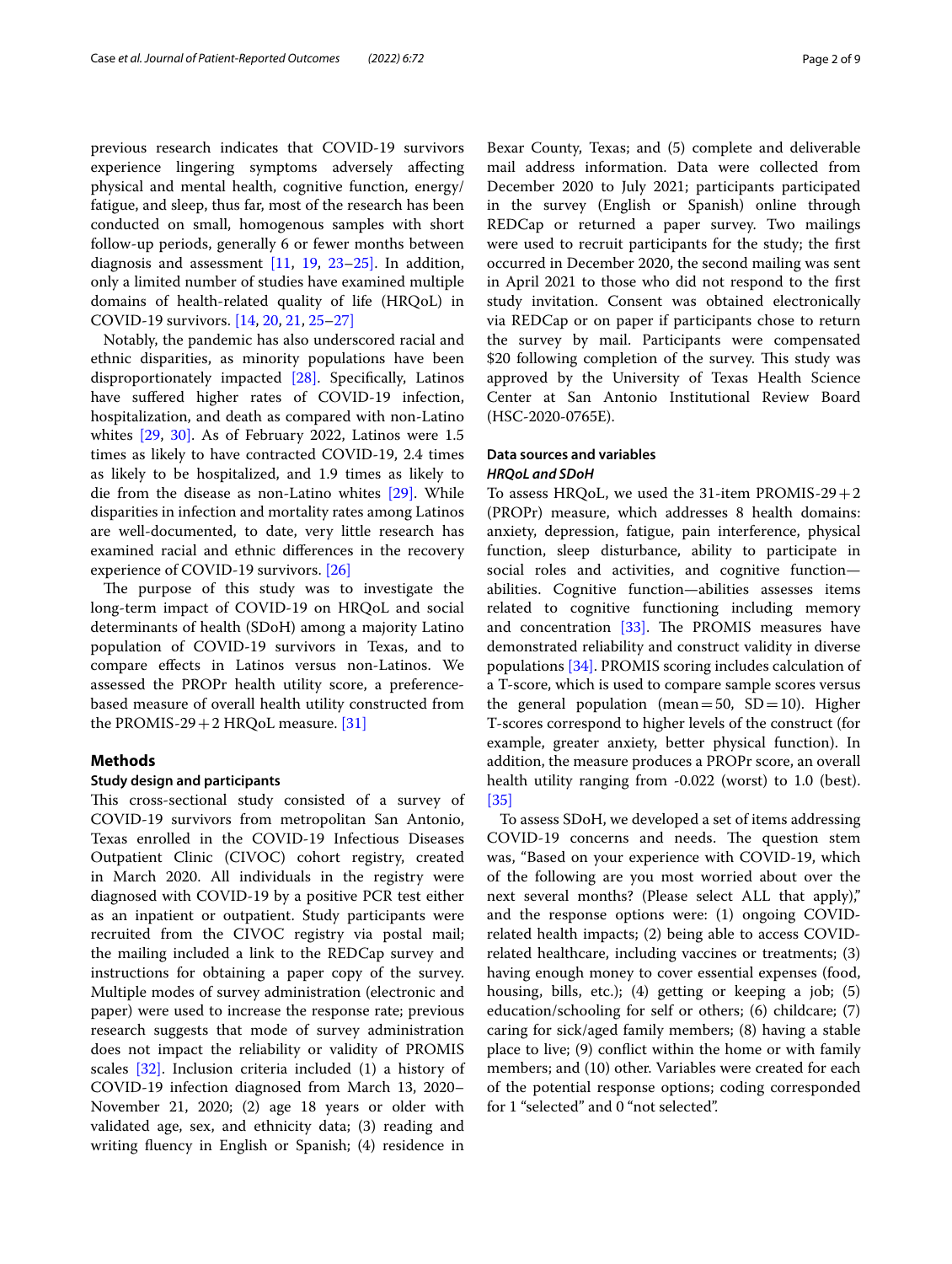## *Demographics and clinical variables*

We obtained clinical data for the date of COVID-19 diagnosis and hospitalization records from the CIVOC registry. We defned history of hospitalization as either hospitalization for COVID-19 infection, or a COVID-19 diagnosis made during hospitalization for another primary diagnosis. For demographic characteristics, the CIVOC student research team verifed race, ethnicity, and date of birth for all patients in the COVID-19 cohort by searching for their medical record number (MRN) in the Electronic Health Record to confrm the integrity of the data transfer into the CIVOC registry. Data on respondents' age, sex, ethnicity (Latino/ non-Latino) were also cross validated between the survey and registry.

## **Statistical analysis**

The analytic dataset consisted of respondents with complete PROMIS-29 $+2$  data. Eighty-four participants with incomplete PROMIS-29+2 data were removed from the analyses and 2 additional participants with missing covariates were also excluded from the analyses. In addition to calculating descriptive statistics, we conducted bivariate and multivariable analyses. Bivariate analyses included chi-square tests for categorical variables and t-tests for continuous measures. The effect size of ethnicity on each HRQoL and COVID-19 concern variable was calculated as the diference of means between ethnic groups divided by the pooled standard deviation (Cohen's d formula). Multivariable analyses consisted of 9 multivariable regression models, in which the outcome variables were the PROPr health utility score and the 8 PROMIS domains. Exposure variables in the multivariable analyses included Latino ethnicity, age, sex, prior hospitalization for COVID-19, months since diagnosis, and SDoH. The stepwise forward selection and backward elimination method was used to select variables in the final models, where  $p < 0.15$  was used as the entry significance level and  $p < 0.05$  as the retention signifcance level. Because Latino ethnicity was an exposure of interest, it was included in the fnal models regardless of statistical signifcance.

# **Results**

The total number of respondents to the survey was 359, of whom we excluded 129, for a fnal sample of 230 (Fig. [1\)](#page-3-0). The response rate was  $6.3\%$ ; corresponding to those who completed all variables of interests  $(n=230)$ , divided by those eligible to complete the study  $(n=3659)$ . Compared with eligible participants in the CIVOC registry who did not complete our survey, our sample was slightly over-represented by women and participants with outpatient (vs. inpatient) COVID-19 diagnoses (Table [1\)](#page-4-0). Overall, the mean [SD] age 43.1 [14.3] years, 83.0% of COVID-19 survivors were Latino, 68.7% were female, and 12.6% had been hospitalized. The mean [SD] number of months since diagnosis was 8.1 [3.2] (Table [2](#page-4-1)). Demographic results were similar for Latinos vs. non-Latinos except that the time elapsed since COVID-19 diagnosis was greater for Latinos.

HRQoL scores were slightly worse than population norms for 7 of the 8 PROMIS domains, and the mean [SD] PROPr health utility was 0.36 [0.25] (Table [3](#page-4-2)). In bivariate analyses comparing HRQoL scores by ethnicity, cognitive function—abilities scores were lower among Latinos than non-Latinos. In addition to being statistically signifcant, the diferences between cognitive function—abilities scores also met the threshold for minimal clinically important diference of 3 T-scores points  $[36]$ ; the effect size for the difference was small. PROPr health utility scores did not difer for Latinos as compared with non-Latinos. Among SDoH, the most prevalent were health-related impacts (67.4%), as well as fnancial (45.2%), and employment (31.7%) concerns. Signifcantly greater proportions of Latinos as compared with non-Latinos reported concerns regarding access to healthcare  $(24.6\% \text{ vs. } 10.3\%; p=0.05)$  and finances (49.2% vs. 25.6%;  $p = 0.007$ ). Among the SDoH variables that were statistically diferent between Latinos and non-Latinos, financial concerns had the largest effect size (0.36), followed by access to health care (0.27); both efect sizes were small.

In multivariable regression analyses of HRQoL outcomes, the SDoH most associated with HRQoL scores were fnancial concerns and interpersonal confict (Table [4](#page-5-0)). Financial concerns were signifcantly associated with worse health utility and all 8 of the PROMIS domains. Interpersonal concerns were associated with worse health utility and social function; greater anxiety, depression, fatigue, pain interference, and sleep disturbance. In addition to fnancial and interpersonal concerns, health-related impacts of COVID-19 were also signifcantly associated with greater anxiety; concern over education for themselves or others was associated with reduced pain interference. For demographic and clinical covariates, the results difered across models. Older age was signifcantly associated with worse physical function, pain interference, and social function. Longer time since diagnosis and Latino ethnicity were signifcantly associated with worse cognitive function—abilities.

# **Discussion**

In this relatively large, predominantly Latino, crosssectional study of COVID-19 survivors, we assessed SDoH and HRQoL on average 8 months post-diagnosis. Notable fndings include slightly worse HRQoL scores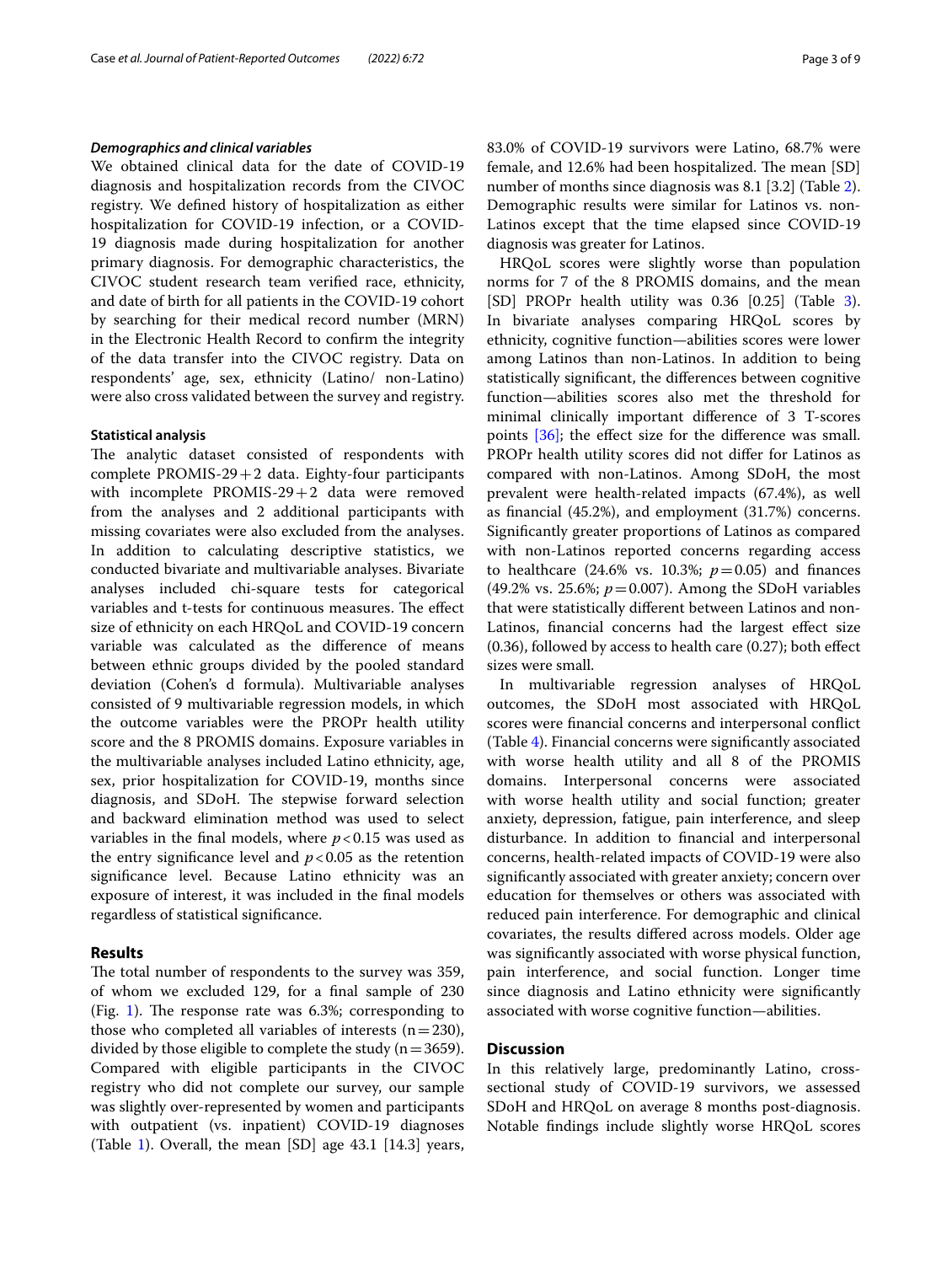

<span id="page-3-0"></span>relative to population norms in 7 of the 8 PROMIS domains, as well as reduced health utility.

To date, there has been limited research examining HRQoL among COVID-19 survivors beyond a short time after diagnosis and among ethnically diverse samples. In 1 of the largest studies of COVID-19 survivors  $(n=819)$ , Ganesh and colleagues assessed the impact of COVID-19 infection on HRQoL of COVID-19 survivors drawn from the Mayo Clinic [\[21\]](#page-8-6). Overall, respondents

reported signifcantly worse scores (greater than 1 SD) as compared with the expected population mean with respect to social roles, pain, fatigue, physical function, and sleep. Their follow-up time between COVID-19 diagnosis and survey completion was only 68 days, however. In addition, the sample was primarily non-Latino white (86%) and additional HRQoL constructs such as depression, anxiety, and cognitive function were not assessed. In a study with a longer follow-up between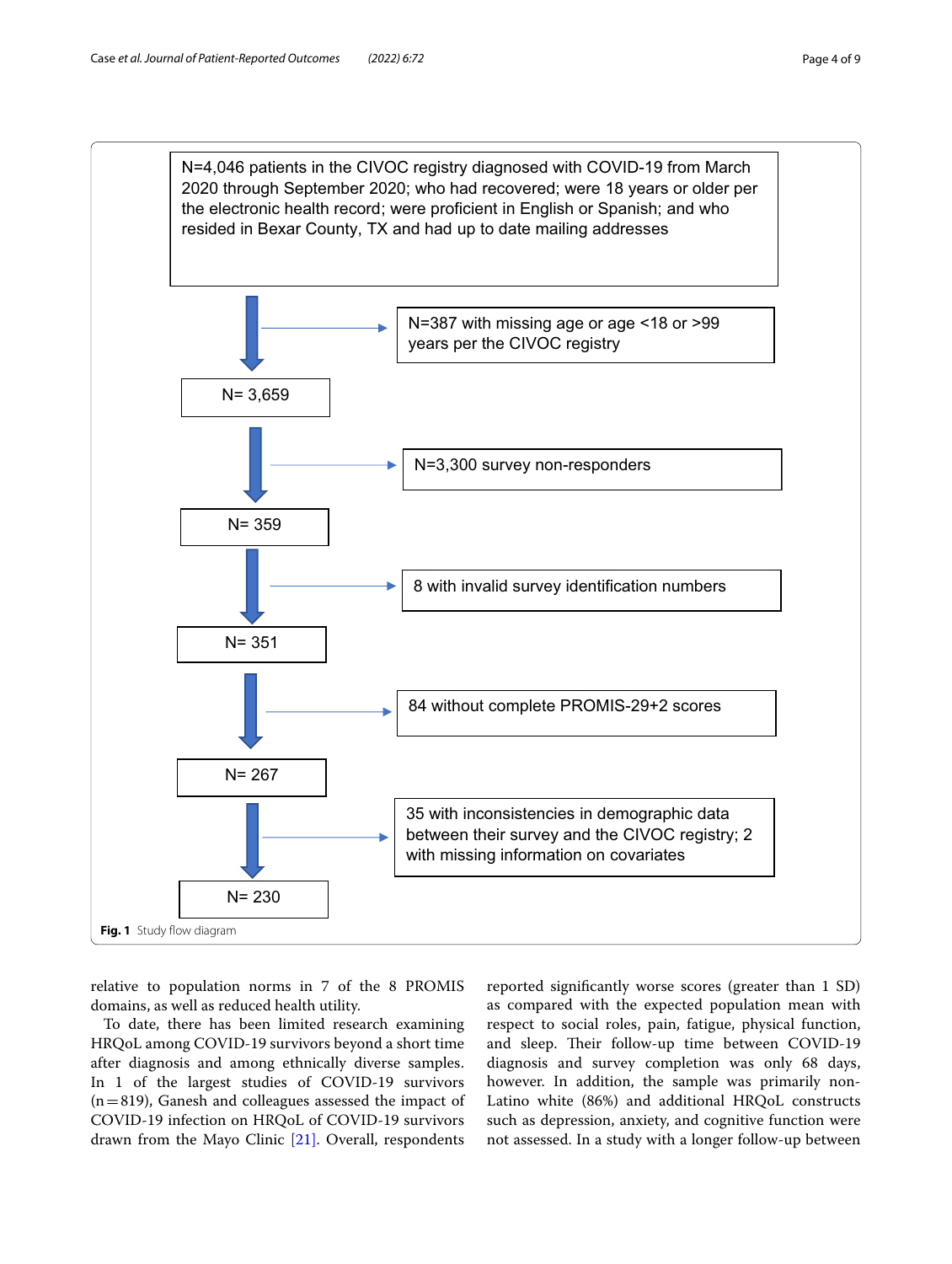<span id="page-4-0"></span>**Table 1** Demographics of the included sample versus nonresponders

|                                               | Included<br>sample | Non-responders p value<br>$(N = 3429)^*$ |         |
|-----------------------------------------------|--------------------|------------------------------------------|---------|
|                                               | $(n=230)$          |                                          |         |
| Latino ethnicity, n (%)                       | 191 (83.0)         | 2459 (78.8)                              | 0.13    |
| Mean (SD) age, years                          | 43.1 (14.3)        | 44.9 (15.4)                              | 0.10    |
| Male sex, n (%)                               | 72 (31.3)          | 1477 (43.5)                              | < 0.001 |
| Prior hospitalization<br>with COVID-19, n (%) | 29 (12.6)          | 587 (17.1)                               | < 0.001 |

\*Among 4046 unique patients in the registry, 387 were excluded for ages<18 or>100 or missing age

diagnosis and survey administration (approximately 6 months), researchers found that, among COVID-19 survivors ( $n=177$ ), nearly a third reported at least 1 persistent physical symptom [\[22\].](#page-8-0) In a recent study of survivors of severe COVID-19 (i.e. requiring intensive care unit admission), researchers found at 6 months follow up that respondents  $(n=132)$  did not differ from the U.S. population on PROMIS 29-2 domain scores, with the exception of physical function (mean [SD] 44.2 [11.0]) and global mental health scores (mean [SD] 43.1 [10.8]) [\[27\].](#page-8-7) Importantly, that study did not examine diferences between Latinos and non-Latinos and did not

<span id="page-4-1"></span>

|  |  | Table 2 Comparison of demographic and clinical characteristics by ethnicity |  |
|--|--|-----------------------------------------------------------------------------|--|
|  |  |                                                                             |  |

|                                           | Overall sample<br>$(n=230)$ | Latino/as (n $=$ 191) | Non-Latino/as (n = 39) p value |      |
|-------------------------------------------|-----------------------------|-----------------------|--------------------------------|------|
| Age, M (SD)                               | 43.1 (14.3)                 | 42.7(14.4)            | 44.7 (14.1)                    | 0.45 |
| Male sex, n (%)                           | 72 (31.3)                   | 61(31.9)              | 11 (28.2)                      | 0.65 |
| Prior hospitalization for COVID-19, n (%) | 29(12.6)                    | 22(11.5)              | 7(17.9)                        | 0.27 |
| Months since diagnosis, M (SD)            | 8.1(3.2)                    | 8.3(3.2)              | 7.0(3.2)                       | 0.02 |

# <span id="page-4-2"></span>**Table 3** Health-related quality of life and COVID-19 concerns

|                                        | Overall sample<br>$(n=230)$ | Latino/as ( $n = 191$ ) | Non-Latino/as<br>$(n=39)$ | <b>Effect size</b> | p value |
|----------------------------------------|-----------------------------|-------------------------|---------------------------|--------------------|---------|
| PROMIS scores, mean (SD)               |                             |                         |                           |                    |         |
| PROPr utility*                         | 0.36(0.25)                  | 0.35(0.25)              | 0.41(0.27)                | 0.16               | 0.15    |
| Physical function <sup>+</sup>         | 46.3 (9.8)                  | 46.2 (9.8)              | 46.9 (10.3)               | 0.05               | 0.71    |
| Anxiety                                | 56.7 (11.2)                 | 57.3 (11.1)             | 54.0 (11.1)               | 0.21               | 0.08    |
| Depression                             | 53.1 (10.6)                 | 53.4 (10.6)             | 51.4(10.7)                | 0.13               | 0.30    |
| Fatigue                                | 53.4 (12.1)                 | 53.2 (12.1)             | 54.1 (11.9)               | 0.05               | 0.69    |
| Sleep disturbance                      | 54.1 (8.8)                  | 54.5(8.7)               | 51.9(9.1)                 | 0.21               | 0.09    |
| Social function                        | 50.2(10.5)                  | 50.2 (10.4)             | 49.9 (11.1)               | 0.02               | 0.83    |
| Pain interference                      | 53.1 (10.9)                 | 53.2 (10.7)             | 52.6(11.5)                | 0.04               | 0.65    |
| Cognitive function-abilities           | 46.7(9.2)                   | 45.9 (9.0)              | 50.5(9.0)                 | 0.36               | 0.003   |
| COVID-19 concerns <sup>‡</sup> , n (%) |                             |                         |                           |                    |         |
| Health-related impacts                 | 155 (67.4)                  | 131 (68.6)              | 24(61.5)                  | 0.10               | 0.39    |
| Access to healthcare                   | 51(22.2)                    | 47 (24.6)               | 4(10.3)                   | 0.27               | 0.05    |
| Financial                              | 104(45.2)                   | 94 (49.2)               | 10(25.6)                  | 0.36               | 0.007   |
| Employment                             | 73 (31.7)                   | 65 (34.0)               | 8(20.5)                   | 0.22               | 0.10    |
| Education                              | 53 (23.0)                   | 47 (24.6)               | 6(15.4)                   | 0.16               | 0.21    |
| Childcare                              | 20(8.7)                     | 16(8.4)                 | 4(10.3)                   | 0.05               | 0.70    |
| Caring for family members              | 52(22.6)                    | 39 (20.4)               | 13(33.3)                  | 0.21               | 0.08    |
| Housing                                | 25 (10.9)                   | 22(11.5)                | 3(7.7)                    | 0.09               | 0.48    |
| Interpersonal conflict                 | 31(13.5)                    | 28 (14.7)               | 3(7.7)                    | 0.16               | 0.25    |
| Other                                  | 15(6.5)                     | 12(6.3)                 | 3(7.7)                    | 0.04               | 0.74    |

\*Values can range from−0.022 (worst) to 1.0 (best)

<sup>†</sup> T-scores (population norm  $=$  50, SD  $=$  10; higher scores indicate higher levels of the particular domain, e.g., better physical function, more anxiety)

‡ Proportion corresponds to percentage of participants who selected each response; more than one response was allowed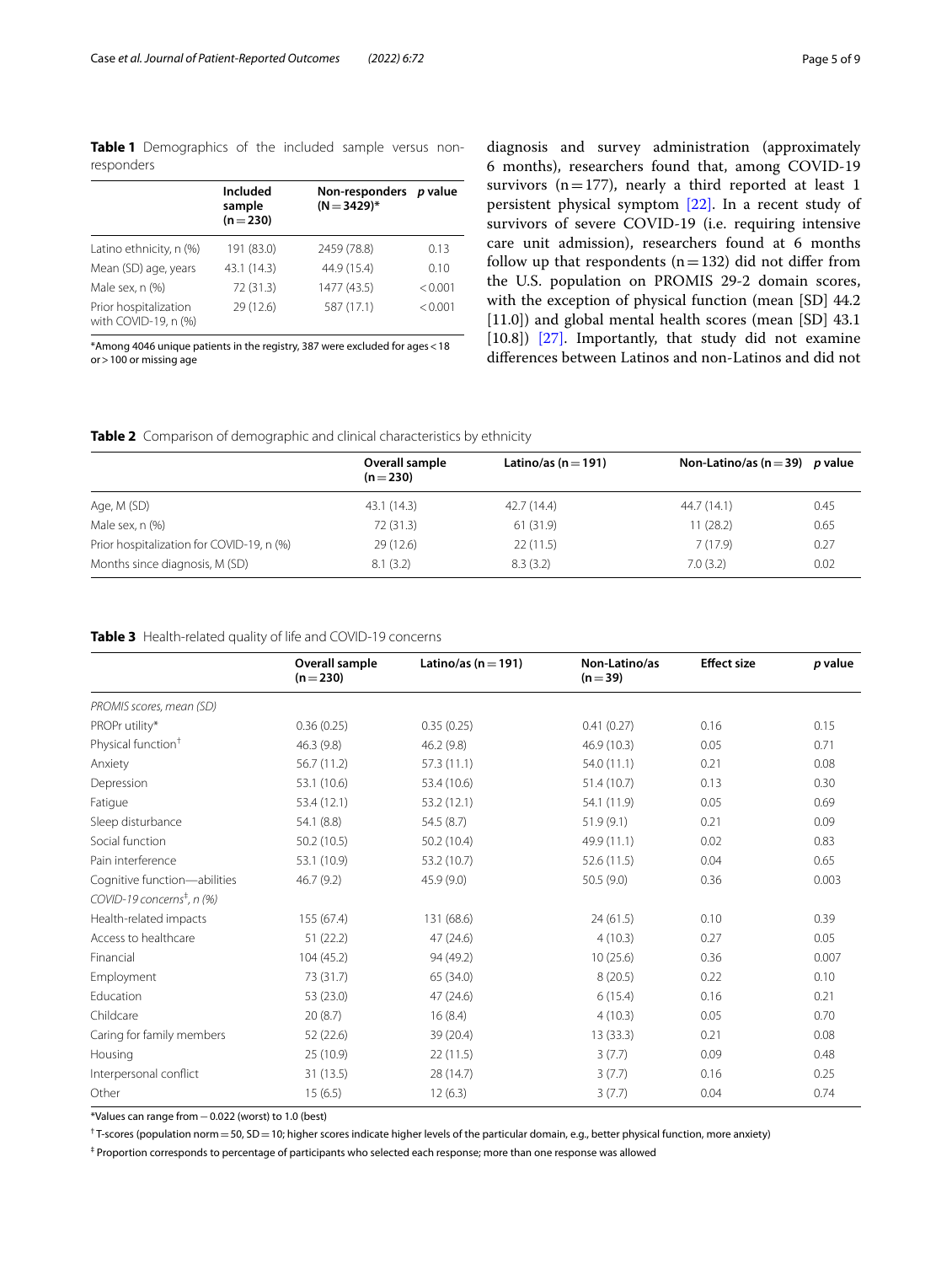<span id="page-5-0"></span>

| <b>Table 4</b> Multivariable regression analyses examining the |  |  |  |
|----------------------------------------------------------------|--|--|--|
| associations between demographics, clinical characteristics,   |  |  |  |
| COVID-19 concerns and health-related quality of life domains   |  |  |  |

| Variable               | <b>B</b> estimate (SE) | p value |
|------------------------|------------------------|---------|
| Health utility         |                        |         |
| Latino ethnicity       | $-0.03(0.04)$          | 0.55    |
| COVID-19 concerns      |                        |         |
| Financial              | $-0.11(-0.03)$         | < 0.001 |
| Interpersonal conflict | $-0.15(0.05)$          | 0.001   |
| Adjusted $R^2 = 0.10$  |                        |         |
| Physical function      |                        |         |
| Latino ethnicity       | $-0.14(1.64)$          | 0.93    |
| Age                    | $-0.21(0.04)$          | < 0.001 |
| COVID-19 concerns      |                        |         |
| Financial              | $-4.39(1.24)$          | < 0.001 |
| Adjusted $R^2$ = 0.12  |                        |         |
| Anxiety                |                        |         |
| Latino ethnicity       | 1.32(1.81)             | 0.47    |
| COVID-19 concerns      |                        |         |
| Health-related impacts | 3.92 (1.44)            | 0.007   |
| Financial              | 4.52 (1.39)            | 0.006   |
| Interpersonal conflict | 9.03(2.02)             | < 0.001 |
| Adjusted $R^2$ = 0.18  |                        |         |
| Depression             |                        |         |
| Latino ethnicity       | 0.56(1.81)             | 0.76    |
| COVID-19 concerns      |                        |         |
| Financial              | 4.10 (1.39)            | 0.004   |
| Interpersonal conflict | 6.80(2.00)             | < 0.001 |
| Adjusted $R^2$ = 0.09  |                        |         |
| Fatigue                |                        |         |
| Latino ethnicity       | $-2.69(2.04)$          | 0.30    |
| COVID-19 concerns      |                        |         |
| Financial              | 5.22 (1.57)            | 0.001   |
| Interpersonal conflict | 7.96 (2.26)            | < 0.001 |
| Adjusted $R^2 = 0.13$  |                        |         |
| Sleep disturbance      |                        |         |
| Latino ethnicity       | 1.35(1.49)             | 0.36    |
| COVID-19 concerns      |                        |         |
| Financial              | 3.45 (1.15)            | 0.003   |
| Interpersonal conflict | 6.08(1.65)             | < 0.001 |
| Adjusted $R^2 = 0.11$  |                        |         |
| Social function        |                        |         |
| Latino ethnicity       | 1.40(1.74)             | 0.42    |
| Age                    | $-0.19(0.05)$          | < 0.001 |
| COVID-19 concerns      |                        |         |
| Financial              | $-3.72(1.34)$          | 0.006   |
| Interpersonal conflict | $-7.66(1.93)$          | < 0.001 |
| Adjusted $R^2$ = 0.14  |                        |         |
| Pain interference      |                        |         |
| Latino ethnicity       | 0.02(1.82)             | 0.99    |
| Age                    | 0.20(0.05)             | < 0.001 |

# **Table 4** (continued)

| Variable                     | <b>B</b> estimate (SE) | p value |
|------------------------------|------------------------|---------|
| COVID-19 concerns            |                        |         |
| Financial                    | 4.30 (1.42)            | 0.003   |
| <b>Education</b>             | $-3.37(1.69)$          | 0.05    |
| Interpersonal conflict       | 4.93 (2.04)            | 0.02    |
| Adjusted $R^2$ = 0.14        |                        |         |
| Cognitive function-abilities |                        |         |
| Latino ethnicity             | $-3.34(1.59)$          | 0.04    |
| Months since diagnosis       | $-0.58(0.18)$          | 0.002   |
| COVID-19 concerns            |                        |         |
| Financial                    | $-2.80(1.20)$          | 0.02    |
| Adjusted $R^2$ = 0.08        |                        |         |
|                              |                        |         |

Significant findings are reported ( $p$  < .05; bold font), as well as the association between Latino ethnicity and each outcome

examine the relationships between SDoH and HRQoL outcomes.

In our study, the HRQoL domain that was most abnormal relative to population norms was anxiety. In multivariable analysis, 3 SDoH factors were associated with greater anxiety: health-related impacts, fnancial concerns, and interpersonal confict within the home or with other family members. These results are consistent with a systematic review demonstrating that anxiety is 1 of the most common symptoms of PASC  $[24]$ . In that review, across 7 studies that reported symptoms of anxiety among COVID-19 survivors, 30% of subjects were diagnosed with generalized anxiety disorder. In a study that utilized PROMIS to assess anxiety among hospitalized patients with COVID-19 in Israel  $(n=90)$ , patients had moderately high levels of anxiety (mean [SD] T-score, 57.7 [11.9]). [\[5\]](#page-7-3)

Furthermore, the consistent associations between 2 SDoH, fnancial concerns and interpersonal confict, with health utility and the PROMIS domains demonstrate the salience of these SDoH as it relates to HRQoL. Recent research by Hanmer has also shown that SDoH are associated with health utility. Specifcally, Hanmer found that health utility scores were associated with education, income, employment, difficulty getting to medical appointments, food and fnancial insecurity, intimate partner violence, stress, and social situation [\[31\].](#page-8-12) Importantly. economic impacts may be particularly salient for our study's majority Latino population, since Latino workers suffer higher unemployment rates than non-Latino whites [\[37\].](#page-8-19) In one of the only studies that has investigated the impacts of COVID-19 on mental health outcomes among Latinos, researchers found that economic strain (e.g. job loss, inability to afford rent) due to COVID-19 was associated with increased anxiety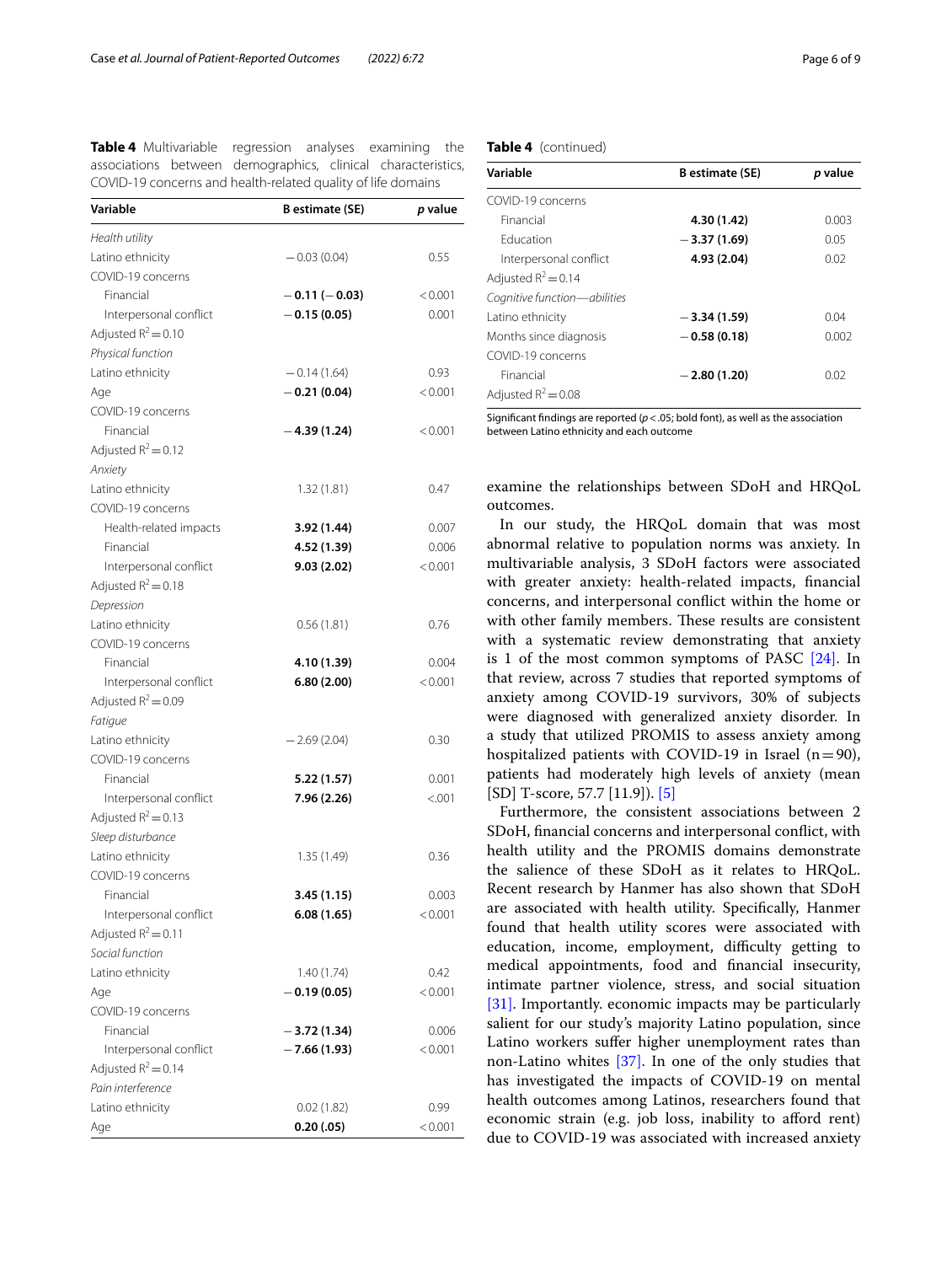symptoms, while psychosocial consequences (e.g. loss of important relationships, substance use) were associated with both increased anxiety and depressive symptoms among a sample of young adults [\[38\].](#page-8-20) Our fndings difer from that study in that fnancial concerns were associated with both increased anxiety and depression. Notably, the study by Villatoro and colleagues included Latino young adults and was not specifc to COVID-19 survivors. Financial concerns may be more prominent for COVID-19 survivors as many have to take signifcant amounts of time of work while they recover from the illness [\[39\]](#page-8-21). While previous research has demonstrated associations between SDoH, such as COVID-19-related fnancial concerns, with negative mental health outcomes [\[38](#page-8-20), [40](#page-8-22), [41\];](#page-8-23) no studies have examined their impact on physical health PROMIS domains, such as physical function, pain interference, and fatigue.

Finally, specifc to cognitive function—abilities, fnancial concerns, along with Latino ethnicity and time since diagnosis, were associated with worse scores. In other words, the longer since diagnosis, the worse the cognitive function. Here, our study is limited by the cross-sectional design, so we do not know whether cognitive function changed over time. The lower cognitive function—abilities scores among Latinos could be explained by variables that we did not measure. Many previous studies have demonstrated that diminished cognitive function, or "brain fog," is common in PASC [\[24,](#page-8-18) [26,](#page-8-11) [33\].](#page-8-14) In an analysis of factors contributing to diminished cognitive function due to COVID-19 infection, Baker and co-authors attributed: (1) preexisting conditions such as advanced age, diabetes, or obesity; (2) COVID-19 infammation leading to hypoxia, ischemia, and neuronal injury; and (3) treatment efects such as prolonged sedation  $[42]$ . While we did not collect information on comorbidities, research suggests that Latinos may sufer more adverse outcomes from COVID-19 due to greater rates of pre-existing conditions, such as hypertension, diabetes, and obesity [\[43,](#page-8-25) [44\].](#page-8-26) In South Texas, diabetes and obesity are more common among Latinos than non-Latinos  $[45]$ . These same underlying conditions may also negatively impact cognitive function among COVID-19 survivors. Moreover, our fndings regarding cognitive function should be interpreted with the consideration that although the survey was administered in both English and Spanish, we did not assess additional acculturation measures including primary language spoken at home, which may impact scores on the cognitive function—abilities measure. As a result, reduced cognitive function may be confounded by unmeasured factors as opposed to refecting true diferences in function.

Our study provides important insight into HRQoL within a predominantly Latino population on average 8 months following COVID-19 diagnosis. As noted previously, most research on COVID-19 survivors has included mostly non-Latino white samples, with 6 months or less time from diagnosis to follow-up [\[24\]](#page-8-18). In a systematic review by Groff and colleagues of 57 articles examining short and long-term consequences of COVID-19, only 13 had larger sample sizes than our study [\[24\]](#page-8-18). Of those 13 studies, only 3 were conducted in the U.S.  $[4, 12, 46]$  $[4, 12, 46]$  $[4, 12, 46]$  $[4, 12, 46]$  $[4, 12, 46]$  and only 1 had a follow-up of 6 months or longer [\[47\].](#page-8-30) Similarly, the more recent study by Neville and co-authors had a smaller sample size  $(n=132)$  than our study, and surveyed participants at 6 months posthospital discharge. [\[27\]](#page-8-7)

While the current study has numerous strengths, a few limitations warrant discussion. First, the study was cross-sectional; therefore, we do not have HRQoL or SDoH data prior to COVID-19 infection, and as such, we do not know if COVID-19 is the direct cause of the reduced HRQoL among survivors. As stated previously, we did not assess acculturation measures, such as language spoken at home, or information regarding comorbidities, which might bias the results in favor of fnding a stronger association between Latino ethnicity and reduced cognitive function. Additionally, COVID-19 survivors who participated in our study difered in certain respects from those in the COVID-19 registry as a whole; our sample had greater proportions of women and outpatient COVID-19 diagnoses than nonresponders. Therefore, our results are not generalizable to the full COVID-19 registry. Importantly, however, because a larger proportion of non-responders were hospitalized when they were diagnosed with COVID-19, their patient-reported outcomes may be worse than those observed in our sample. Furthermore, the small number of non-Latino participants  $(n=39)$  might have prevented the detection of important signifcant diferences between Latinos and non-Latinos on SDoH and HRQoL variables. An additional limitation is that the measure used to assess SDoH asked which concerns from a list the patient is most worried about, and then instructed participants to select all that apply. Given this wording, some participants may have only selected one concern (the most concerning one), thus partly obscuring the relationships we found between SDoH and HRQoL outcomes.

Another limitation of the study is the low response rate; there are several reasons that may explain this phenomenon. First, our sample was recruited from a registry that was created for clinical care, as opposed to for research. Low response rate to the survey may also be attributed to reluctance to engage in COVID-19 research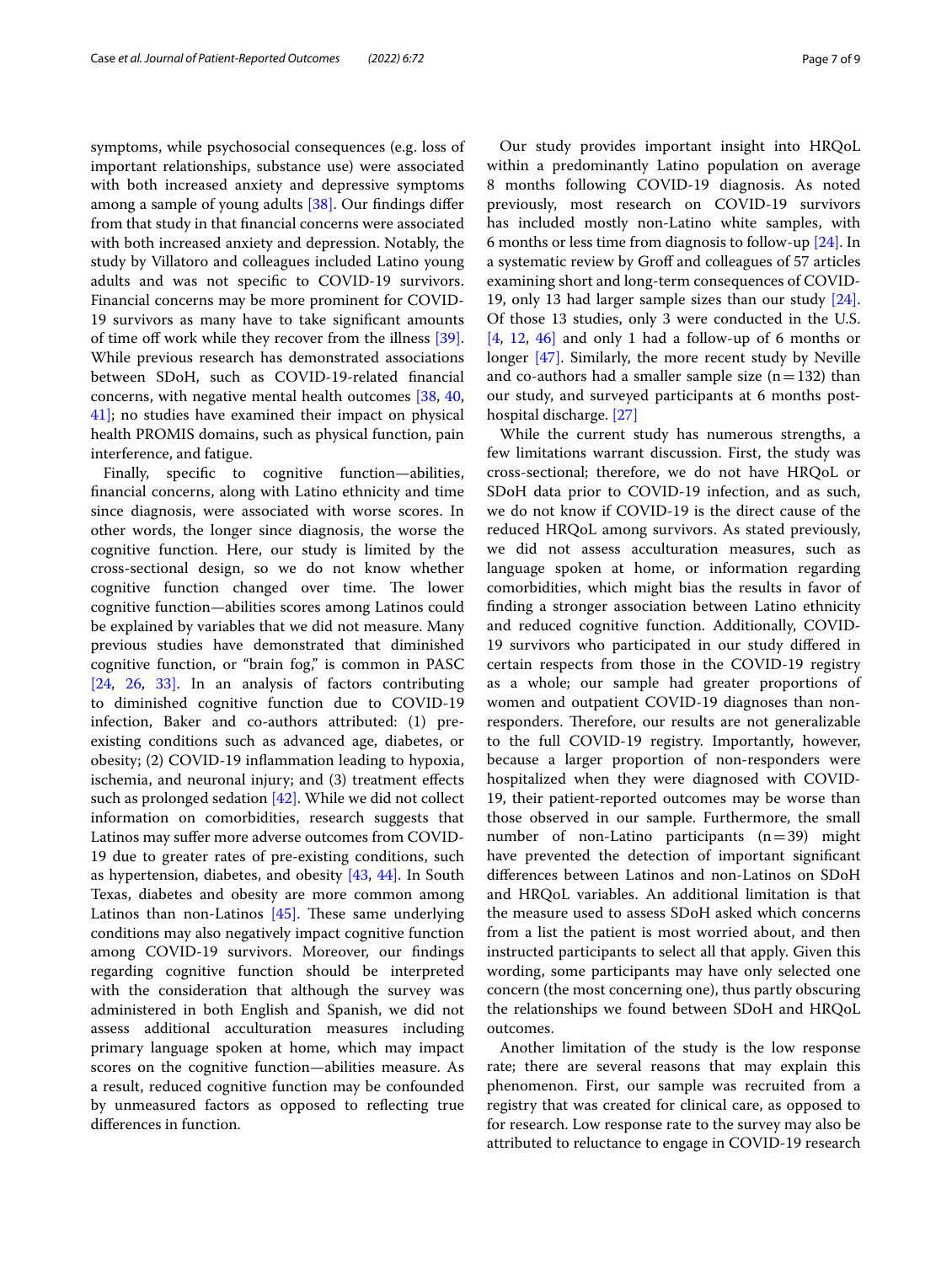due to social, political, or religious factors. Finally, an additional limitation is the lack of information regarding patients' past medical histories, pre-existing conditions, reasons for hospitalization, and the severity of COVID-19 infection. Notably, the registry was created as a tool to allow providers to identify patients who have had COVID-19 infection and arrange appropriate follow up.

In spite of these limitations, our study has many strengths, including assessment of HRQoL at an average of 8 months post-infection, which provides needed insight into the long-term recovery from COVID-19. Furthermore, unlike previous research, our study population is majority minority, with 83.0% of participants identifying as Latino. Our participants were also not limited to those with severe COVID-19 infection requiring hospitalization, as only 12.6% of our sample were diagnosed while hospitalized with COVID-19.

# **Conclusions**

This study is one of the first to investigate the longterm impact of COVID-19 infection and SDoH among a majority minority patient population. Our results demonstrate that COVID-19 infection can be associated with HRQoL decrements long after the acute infection, and various demographic factors and SDoH are associated with worse HRQoL. Future studies should follow patients longitudinally well beyond the time of infection and should test both medical and social interventions to mitigate HRQoL loss.

#### **Acknowledgements**

The authors thank Dr. Janel Hanmer, MD, PHD, Associate Professor of Medicine at the Department of General Internal Medicine, University of Pittsburgh Medical Center, for her expertise and guidance interpreting our fndings.

#### **Author contributions**

All authors participated in the research and/or article preparation process. KC: funding acquisition, conceptualization, and writing-original draft. CPW: formal analysis, validation, writing-review and editing. MH: data curation, project administration, writing-review and editing. SL: writing-review and editing, resources. AH: conceptualization, writing-review, and editing. BT: data curation, project administration, writing-review and editing. JB: data curation. DM: data curation, formal analysis, validation. PW: conceptualization, writingreview. JT: funding acquisition, conceptualization, writing-review and editing.

#### **Funding**

The research was supported by Grants from the Bexar County Health Collaborative and the Institute for Integration of Medicine and Science at the University of Texas Health Science Center at San Antonio. The funding sources played no role in the design, conduct, or analysis of the study or the decision to submit the manuscript for publication.

#### **Availability of data and materials**

The datasets used and/or analysed during the current study are available from the corresponding author on reasonable request.

### **Declarations**

#### **Ethics approval and consent to participate**

The study was approved by the University of Texas Health Science Center at San Antonio's Institutional Review Board (protocol number: 20200765EX).

#### **Consent for publication**

Not applicable.

#### **Competing interests**

The authors declare that they have no competing interests.

#### **Author details**

<sup>1</sup> Center for Research to Advance Community Health (ReACH), Joe R. and Teresa Lozano Long School of Medicine, The University of Texas Health Science Center at San Antonio, San Antonio, TX, USA. <sup>2</sup> Division of General and Hospital Medicine, Department of Medicine, Joe R. and Teresa Lozano Long School of Medicine, The University of Texas Health Science Center at San Antonio, San Antonio, TX, USA.<sup>3</sup> Department of Population Health Sciences, Joe R. and Teresa Lozano Long School of Medicine, The University of Texas Health Science Center at San Antonio, San Antonio, TX, USA. <sup>4</sup> Joe R. and Teresa Long School of Medicine, The University of Texas Health Science Center at San Antonio, San Antonio, TX, USA. <sup>5</sup>School of Public Health, The University of Texas Health Science Center at Houston, San Antonio Campus, San Antonio, TX, USA. <sup>6</sup> Division of Infectious Diseases, Department of Medicine, Joe R. and Teresa Lozano Long School of Medicine, The University of Texas Health Science Center at San Antonio, San Antonio, TX, USA. <sup>7</sup>School of Nursing, University of Texas Health Science Center, San Antonio, TX, USA. <sup>8</sup>South Central Area Health Education Center, University of Texas Health Science Center, San Antonio, TX, USA.

## Received: 9 March 2022 Accepted: 1 June 2022 Published online: 23 June 2022

#### **References**

- <span id="page-7-0"></span>Johns Hopkins University and Medicine. COVID-19 map. Coronavirus Resource Center. [https://coronavirus.jhu.edu/map.html.](https://coronavirus.jhu.edu/map.html) Accessed 27 Oct 2021
- <span id="page-7-1"></span>2. Murez C (2021) COVID has killed more Americans than the Spanish Flu did in 1918. US News & World Report. [www.usnews.com/news/health](http://www.usnews.com/news/health-news/articles/2021-09-21/covid-has-killed-more-americans-than-the-spanish-flu-did-in-1918) [news/articles/2021-09-21/covid-has-killed-more-americans-than-the](http://www.usnews.com/news/health-news/articles/2021-09-21/covid-has-killed-more-americans-than-the-spanish-flu-did-in-1918) [spanish-fu-did-in-1918](http://www.usnews.com/news/health-news/articles/2021-09-21/covid-has-killed-more-americans-than-the-spanish-flu-did-in-1918). Accessed 27 Oct 2021
- <span id="page-7-2"></span>3. Huang L, Yao Q, Gu X et al (2021) 1-year outcomes in hospital survivors with COVID-19: a longitudinal cohort study. Lancet 398(10302):747–758. [https://doi.org/10.1016/S0140-6736\(21\)01755-4](https://doi.org/10.1016/S0140-6736(21)01755-4)
- <span id="page-7-4"></span>Taquet M, Geddes JR, Husain M, Luciano S, Harrison PJ (2021) 6-month neurological and psychiatric outcomes in 236 379 survivors of COVID-19: a retrospective cohort study using electronic health records. Lancet Psychiatry. [https://doi.org/10.1016/S2215-0366\(21\)00084-5](https://doi.org/10.1016/S2215-0366(21)00084-5)
- <span id="page-7-3"></span>5. Dorman-Ilan S, Hertz-Palmor N, Brand-Gothelf A et al (2020) Anxiety and depression symptoms in COVID-19 isolated patients and in their relatives. Front Psychiatry 11:581598.<https://doi.org/10.3389/fpsyt.2020.581598>
- Sudre CH, Murray B, Varsavsky T et al (2021) Attributes and predictors of long COVID. Nat Med 27(4):626–631. [https://doi.org/10.1038/](https://doi.org/10.1038/s41591-021-01292-y) [s41591-021-01292-y](https://doi.org/10.1038/s41591-021-01292-y)
- 7. Menges D, Ballouz T, Anagnostopoulos A et al (2021) Burden of post-COVID-19 syndrome and implications for healthcare service planning: a population-based cohort study. PLoS ONE 16(7):e0254523. [https://doi.](https://doi.org/10.1371/journal.pone.0254523) [org/10.1371/journal.pone.0254523](https://doi.org/10.1371/journal.pone.0254523)
- 8. Nehme M, Braillard O, Alcoba G et al (2021) COVID-19 symptoms: longitudinal evolution and persistence in outpatient settings. Ann Intern Med.<https://doi.org/10.7326/M20-5926>
- 9. The Writing Committee for the COMEBAC Study Group (2021) Fourmonth clinical status of a cohort of patients after hospitalization for COVID-19. JAMA. <https://doi.org/10.1001/jama.2021.3331>
- 10. Taquet M, Dercon Q, Luciano S, Geddes JR, Husain M, Harrison PJ (2021) Incidence, co-occurrence, and evolution of long-COVID features: a 6-month retrospective cohort study of 273,618 survivors of COVID-19.